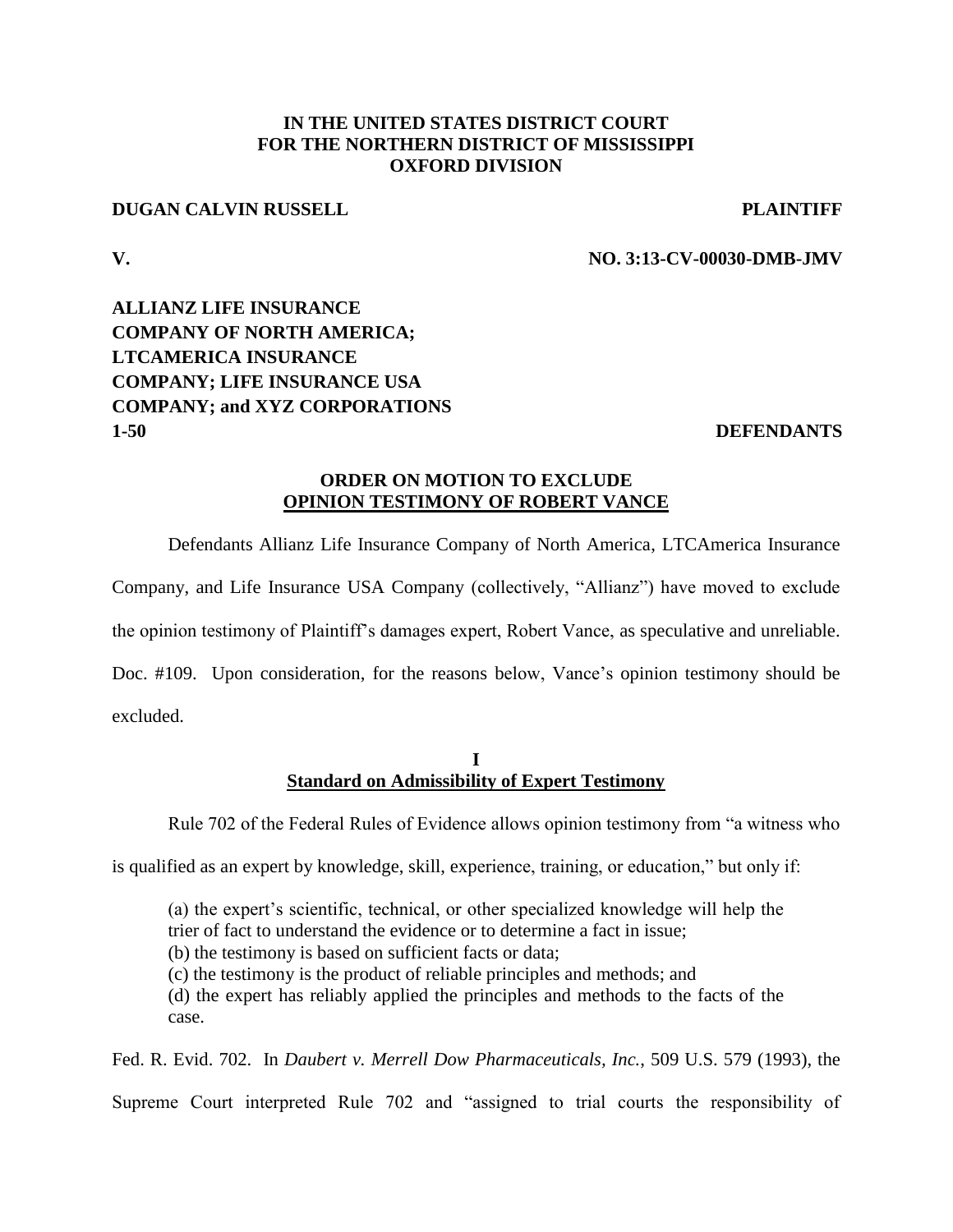determining whether expert testimony under Rule 702 is not only relevant, but reliable." *Hathaway v. Bazany*, 507 F.3d 312, 317 (5th Cir. 2007) (internal quotation marks omitted). A trial court must make "a preliminary assessment of whether the reasoning or methodology underlying the testimony is scientifically valid and of whether that reasoning or methodology properly can be applied to the facts in issue." *Daubert*, 509 U.S. at 592–93. Commensurate with this duty, a trial court is given "wide latitude in determining the admissibility of expert testimony." *Moore v. Int'l Paint, L.L.C.*, 547 F. App'x 513, 514 (5th Cir. 2013) (citing *United States v. Cooks*, 589 F.3d 173, 179 (5th Cir. 2009)).

When considering reliability, *Daubert* dictates that trial courts should consider "the extent to which a given technique can be tested, whether the technique is subject to peer review and publication, any known potential rate of error, the existence and maintenance of standards governing operation of the technique, and, finally, whether the method has been generally accepted in the relevant scientific community." *Hathaway*, 507 F.3d at 318. The *Daubert* factors "are not mandatory or exclusive." *Id*. Rather, the trial court should consider whether the enumerated factors "are appropriate, use them as a starting point, and then ascertain if other factors should be considered." *Id*. (citing *Black v. Food Lion*, 171 F.3d 308, 311–12 (5th Cir. 1999)).

Because Plaintiff seeks to introduce Vance's opinion as expert testimony, Plaintiff bears the burden of proving "by a preponderance of the evidence that the proffered testimony satisfies [Rule 702]." *Mathis v. Exxon Corp.*, 302 F.3d 448, 459-60 (5th Cir. 2002) (citing *Bourjaily v. United States*, 483 U.S. 171, 175 (1987)). Though Plaintiff "need not prove to the judge that the expert's testimony is correct," he must prove that the testimony is reliable and that "the expert's reasoning or methodology can be properly applied to the facts in issue." *Johnson v. Arkema,*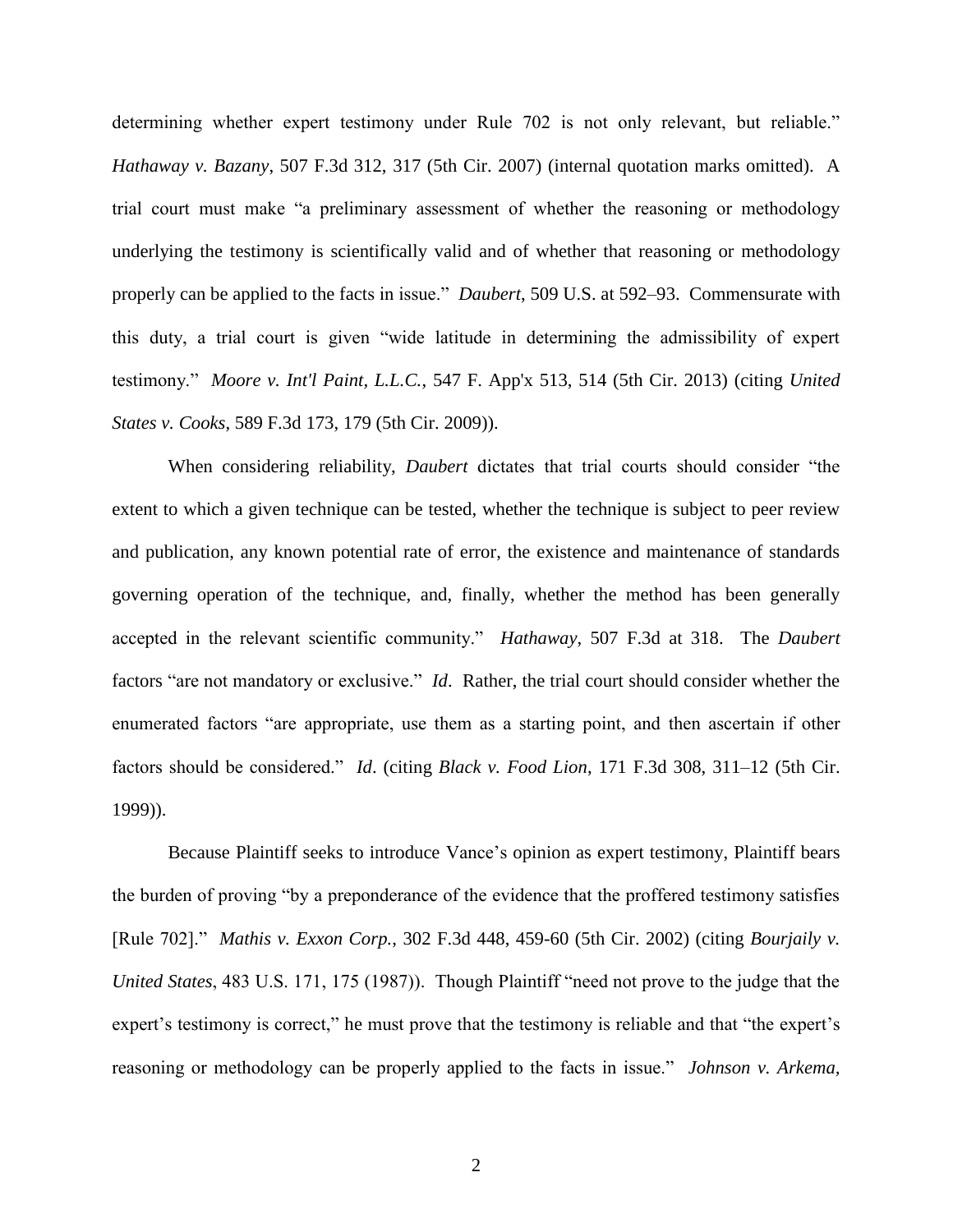*Inc.*, 685 F.3d 452, 459 (5th Cir. 2012) (internal citations omitted). Plaintiff cannot simply rely on his expert's assurances that he has utilized generally accepted scientific methodology. Rather, some objective, independent validation of the expert's methodology is required. *Matosky v. Manning*, 428 Fed. App'x 293, 298 (5th Cir. 2011) (citing *Moore v. Ashland Chemical Inc.*, 151 F.3d 269, 276 (5th Cir. 1998)); *see also Curtis v. M & S Petroleum, Inc.*, 174 F.3d 661, 668 (5th Cir. 1999) (holding that in order to be admissible, proffered expert testimony "must be grounded in the methods and procedures of [the relevant discipline] and must be more than unsupported speculation or subjective belief"). "Under *Daubert*, any step that renders the analysis unreliable renders the expert's testimony inadmissible. This is true whether the step completely changes a reliable methodology or merely misapplies that methodology." *Ashland Chemical*, 151 F.3d at 278 n.10 (internal quotation marks and ellipsis omitted).

### **II Vance's Report**

Russell's retained expert, Robert Vance, of Forensic & Valuation Services, is a certified public accountant who specializes in business valuation and forensic accounting. Vance's curriculum vitae reflects many years of experience in his field and his previous qualification as an expert witness in state courts in Tennessee, Arkansas, Mississippi, and Florida, as well as in the United States District Court for the Western District of Tennessee. Doc. #115-6 at 9-11. Allianz does not challenge Vance's qualifications as an expert in business valuation and forensic accounting.

Russell seeks to rely on Vance's opinion testimony to provide a calculation of profits he allegedly lost due to the termination of his Agent Agreement with Allianz. Doc. #116 at 3. To that end, Vance performed a forensic accounting analysis of Russell's alleged lost profits over a period of ten years after termination, from 2012 to 2020, and summarized his findings in a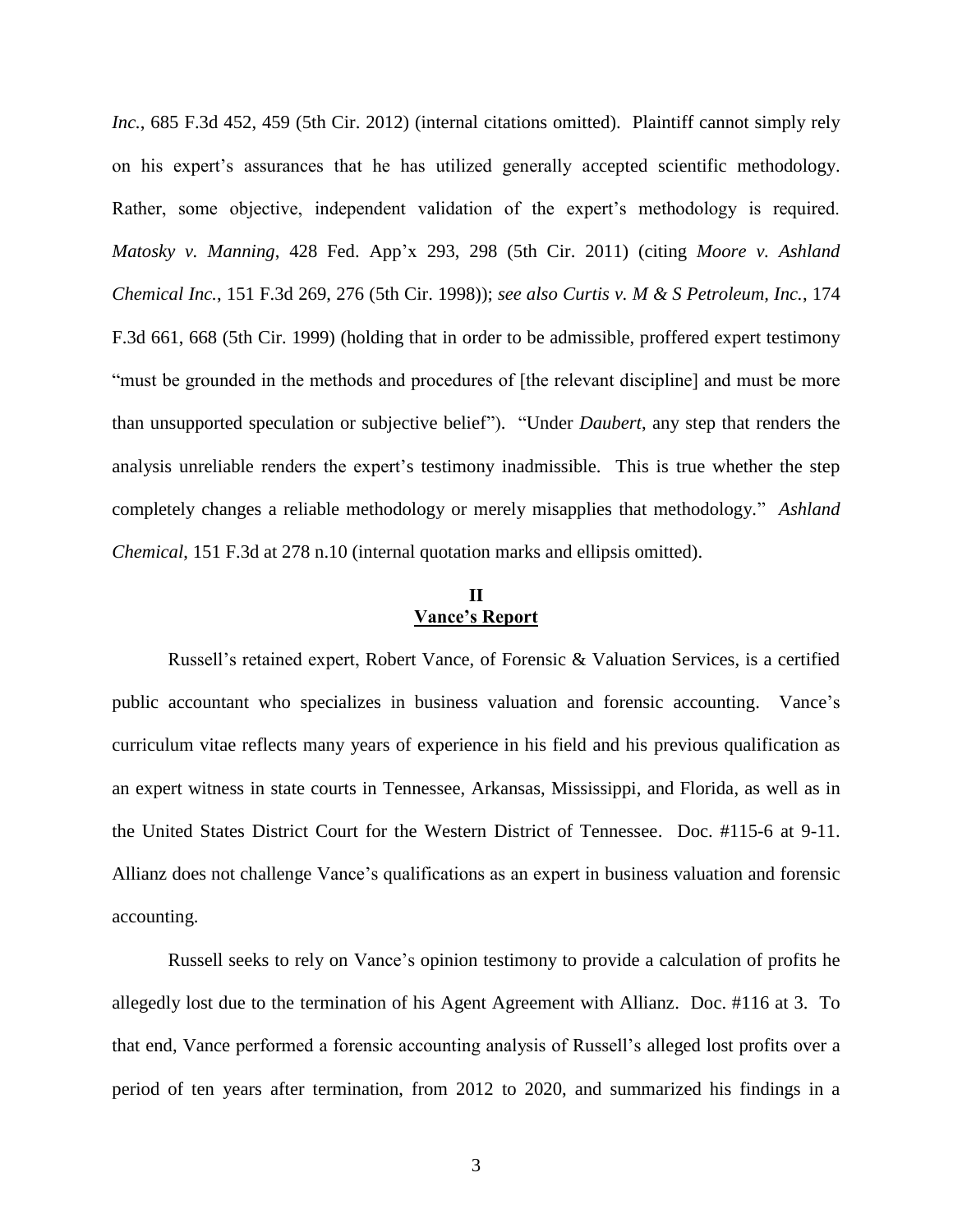report. Doc. #115-6. To calculate such lost profits, Vance: (1) analyzed Russell's "historical gross revenues from commissions, the related business expenses and resulting net profits" for the period 2005-2012; (2) determined that Russell had a work-life expectancy of ten years; (3) used data reporting the sales of annuities on a national level from the Insured Retirement Institute ("IRI") as an industry yard stick to project Russell's future annual gross commission income; and (4) valued Russell's "book of business" at 1.5 times the projected gross commission income for the year 2020. *Id*. at 3-5.

Using these assumptions and data, Vance calculated Russell's alleged lost profits per year

as summarized in his report:

In order to project the loss of future gross commission income, we used the 2010 gross of \$116,544 as the base year (the year immediately before termination), and increased the base .4% for 2011, .4 % during 2012 and .9% for the remainder of the work life through 2020. The projections terminate in 2021 with the sale of the book of business for 1.5 times the projected 2020 gross commissions. We deducted business expenses of 61.5% from the projected gross commissions for the years 2011-2020. The *Total Projected Net Profit*, including the sale, was \$656,391. We deducted the actual mitigating earnings for 2011 and 2012 and used 2012 as a basis for years 2013-2020 for a total of \$101,940. The resulting *Loss of Future Profits* after deducting mitigating earnings is \$554,452. We discounted the *Loss of Future Profits* each year using a 2.64% rate which was derived from the 10-year Treasury Bond safe rate as of 7/12/13. The income projection figures have effectively been risk-adjusted, since this book of business has grossed much more in the past, and the level projected requires only 2-3 annuity sales or renewals per month, among other reasons, thus the current safe rate is used. The *Present Value of Loss of Future Profits* is \$486,313, which, accordingly, is our conclusion as to the loss of profits due to the alleged wrongful termination of the Plaintiff.

*Id.* at 5.

## **III Analysis**

Allianz has moved to exclude the opinion testimony of Robert Vance as speculative and unreliable on the grounds that Vance: (1) improperly assumes the existence and value of a saleable "book of business" in contravention of stated methodology; (2) grossly over-estimates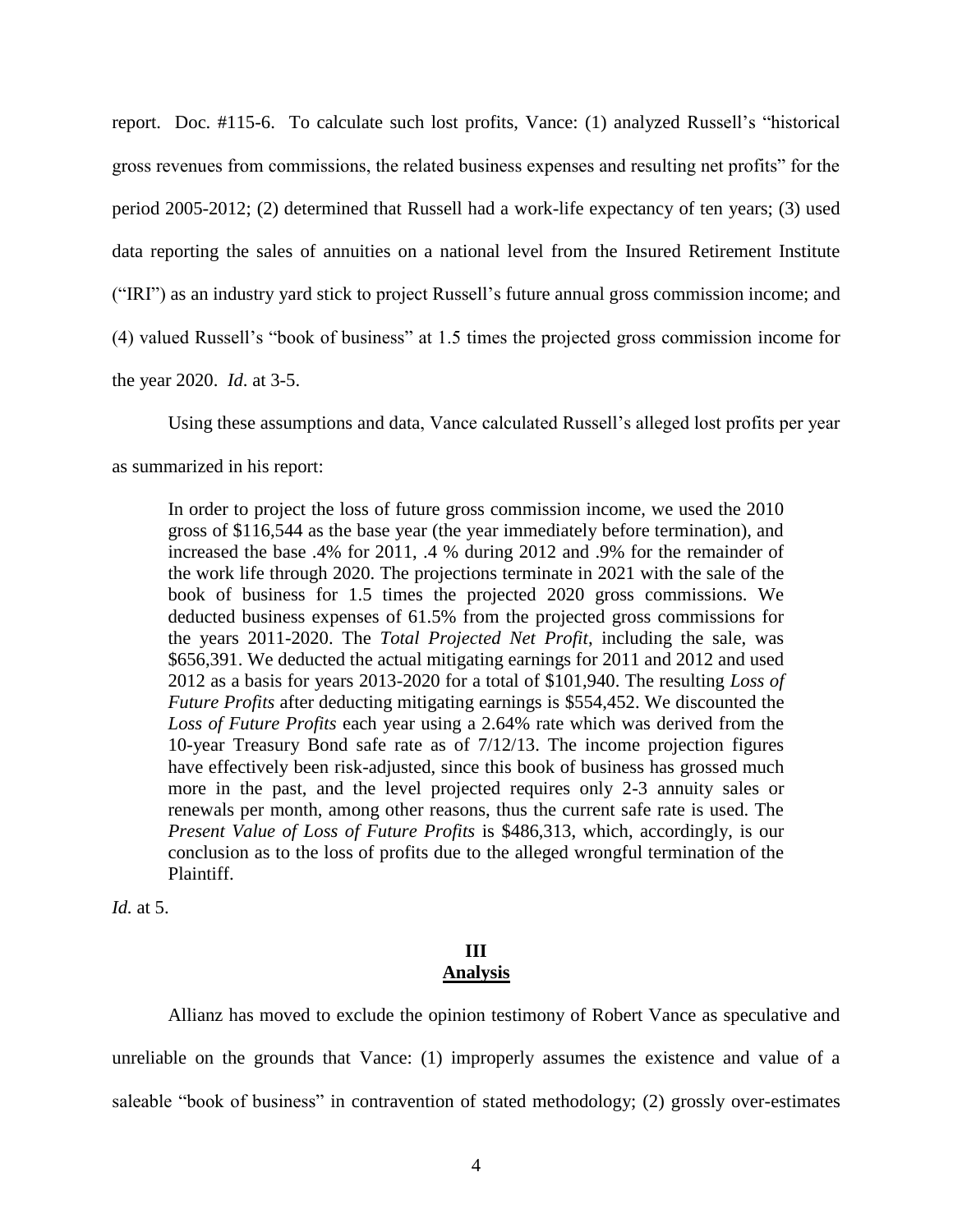Russell's work-life expectancy in contravention of stated methodology; (3) fails to account for the downward trend in Russell's income from 2007-2010; (4) claims that Allianz's termination caused Russell's customer base to decline but is unaware of any supporting data; (5) fails to account for Russell's post-termination appointment and termination from another annuity carrier; and (6) fails to account for the at-will termination provision in the Agent Agreement. Doc. #110.

#### **A. Book of Business**

Of the estimated \$486,313 total lost profits, Vance attributes \$151,700 to the sale of Russell's book of business<sup>1</sup> in the year 2021. Doc.  $\#115$ -6 at 5. In formulating the value of Russell's book of business, Vance compared Russell's business to the annual revenues and sale prices of insurance agencies similar in size to that of Russell's business, then calculated the value of Russell's business relative to these agencies. Doc. #109-1 at 60:15-62:9. Based on this comparison method, he concluded that Russell's business should be valued at 1.5 times the projected gross commission income for the year 2021. *Id.* at 60:7-14. However, Vance noted that the valuation multiplier of Russell's business could fall anywhere in the range of 1 to 3 times the projected gross commission income for the year 2021. *Id*. at 63:1-4.

Allianz argues that Vance's method of appraising Russell's book of business fails to use reliable principles and methods and is not based on sufficient facts and data for his opinion to constitute an accurate portrayal of lost profits. Doc. #110 at 9-10. Allianz points out that Vance admits he did not perform an actual business valuation of Russell's business, and further contends that Vance's comparison method of valuation is unreliable because Russell's annuity

<sup>&</sup>lt;sup>1</sup> Vance explained during deposition his definition of Russell's "book of business":

A. No, because the sale of the book of business would have been his reputation, that, you know, I'm going to sell you my book of business, I will transition the customers to you …. It's a customer list, which is a lot of it.

Doc. #110-1 at 78:16-79:2.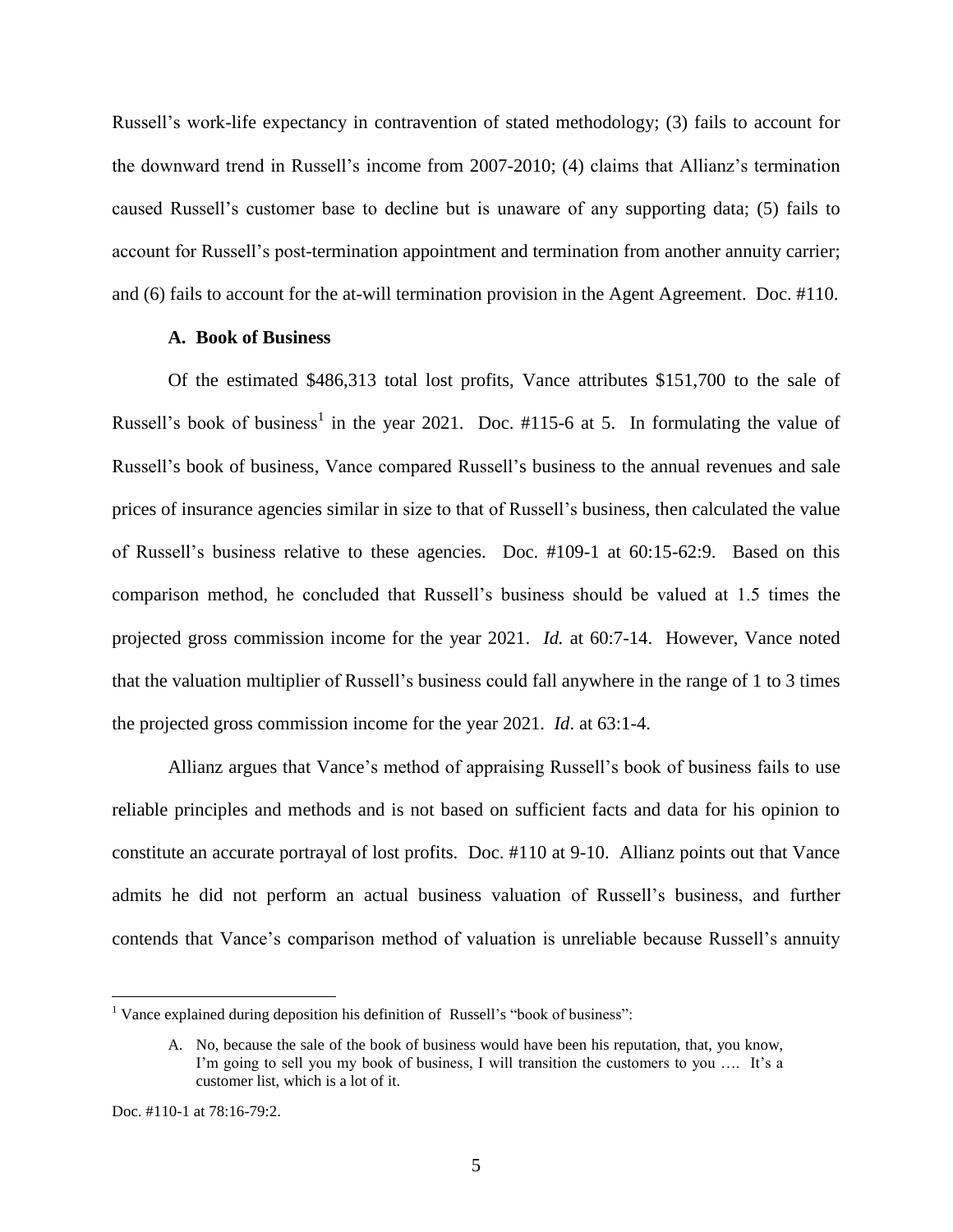book of business is grossly dissimilar from books of business for other insurance products which were the basis of Vance's comparison. *Id.* at 5-7. Finally, Allianz argues that although Vance claimed that the value of a book of business is derived from an agent's reputation and customer list, he admitted that he did not analyze how Russell's customer list was affected by Allianz's termination. *Id*. at 9. Consequently, Allianz asserts, Vance simply assumed Russell lost his entire client list—an assumption belied by Russell's testimony that post-termination he sold insurance products through other carriers to individuals on his client list. *Id*. at 9-10; Doc. #121 at 4.

The Fifth Circuit has provided guidance regarding a trial court's inquiry into the data underlying opinion testimony:

As a general rule, questions relating to the bases and sources of an expert's opinion affect the weight to be assigned that opinion rather than its admissibility and should be left for the jury's consideration. In some cases, however, the source upon which an expert's opinion relies is of such little weight that the jury should not be permitted to receive that opinion. Expert opinion testimony falls into this category when that testimony would not actually assist the jury in arriving at an intelligent and sound verdict.

*Viterbo v. Dow Chemical Co.*, 826 F.2d 420, 422 (5th Cir. 1987) (internal citation omitted).

Here, as was the case in *Viterbo*, the opinion testimony is fundamentally unsupported and therefore can offer no expert assistance to the jury. First, Vance relies on Russell's assertion that he lost his entire book of business as a result of Allianz's termination. Even assuming such oral testimony is generally considered reliable, Russell's testimony lacks reliability because it was incomplete in a critical area. In forming his opinion, Vance was not aware of the undisputed fact that Russell continued to sell insurance products to at least some of the individuals on his client list through other insurance carriers. Vance based his belief that Russell's customer base ceased to exist after the termination solely on Russell's testimony and business revenue, and did not examine the client list before and after the termination. Doc. #109-1 at 38:7-39:6 ("I don't think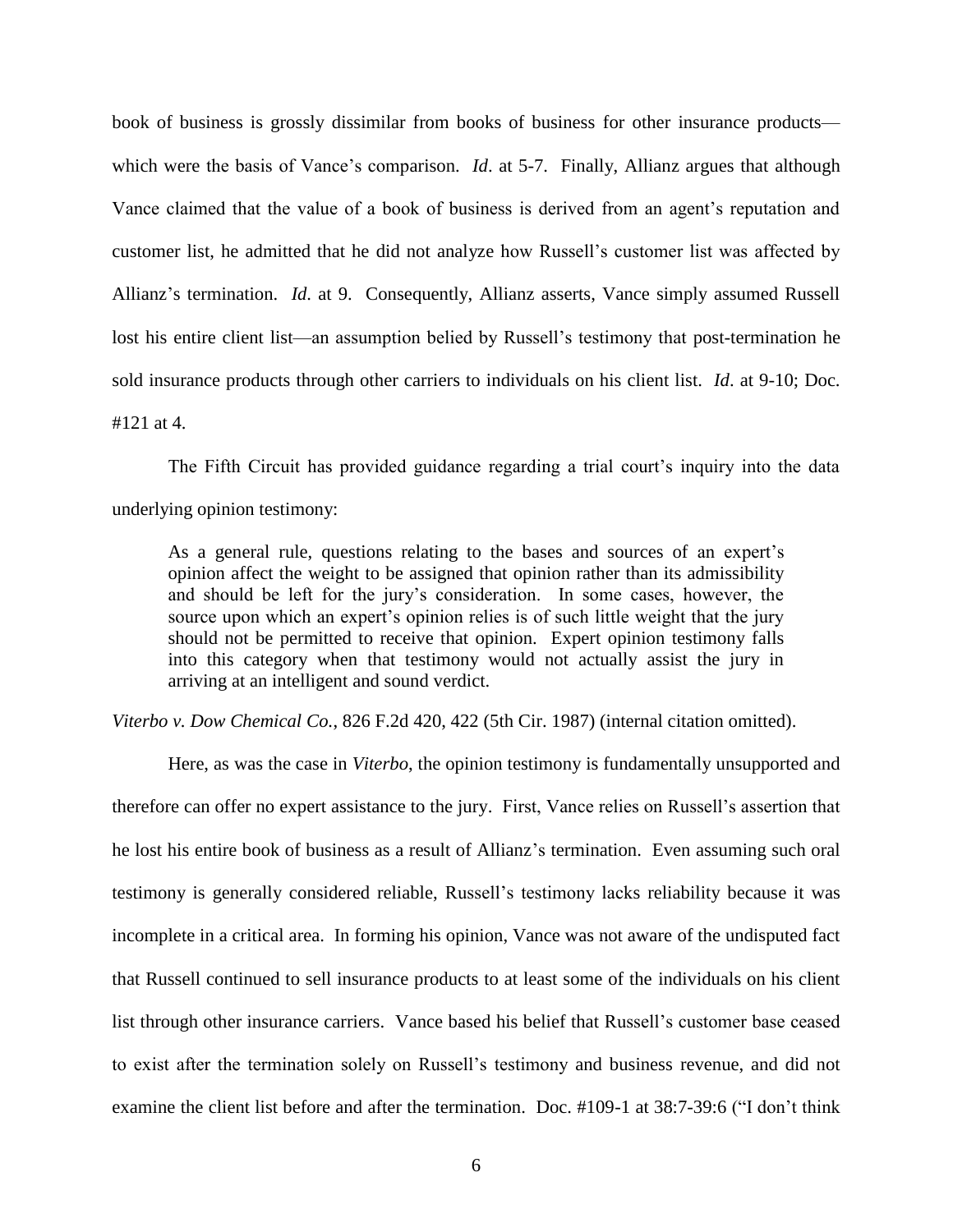I have the customer -- the actual commission list, if you will. I mean, the proof is in the pudding as they say. The gross revenues dropping substantially …. I don't think I had that information.").

Next, Vance relied on the comparison analysis he conducted. Russell admits that the specific insurance agencies surveyed by Vance to determine the value of Russell's book of business were "inadvertently lost." Doc. #116 at 8. Russell reiterates the comparison methodology Vance used to value Russell's business, but does not offer evidence to refute Allianz's contention that the insurance agencies used for comparison were not sufficiently similar with regard to the insurance products sold. Russell concludes, without offering evidence, that the agencies were "similar in nature, scope and size to that of [Russell's]." Doc. #116 at 9. And, while Russell attached as an exhibit to his brief in opposition a print-out from the website from which Vance allegedly found these comparable agencies, the document lists only one property and casualty insurance agency based in Avondale, Arizona with listed revenue of \$70,000 and a sale price of \$125,000. Doc. #115-11 at 3. This agency seemingly does not sell annuities, and has annual revenue comparable to Russell's business only as to the year  $2011$ .<sup>2</sup> These disparities would be immaterial were Russell to prove by a preponderance of the evidence that Vance's comparison methodology nevertheless complied with reliable scientific methodology. Russell offers no such evidence.

In sum, Vance's lost profits opinion rests on Russell's statements that he lost his entire book of business and on a comparison to other insurance agencies—the data for which have since been lost, such that the comparison analysis cannot now be reviewed nor attacked through

<sup>&</sup>lt;sup>2</sup> Vance's report lists Russell's annual revenue as follows: 2005, \$197,455; 2006, \$199,626; 2007, \$196,984; 2008, \$179,340; 2009, \$112,199; 2010, \$116,544; 2011, \$69,981; 2012, \$26,154. Doc. #115-6 at 6. Notably, Vance bases his lost profits calculation on the 2010 revenue (\$116,544), not the 2011 revenue (\$69,981) that is comparable to the agency listed in Exhibit 11. *Id*. at 5.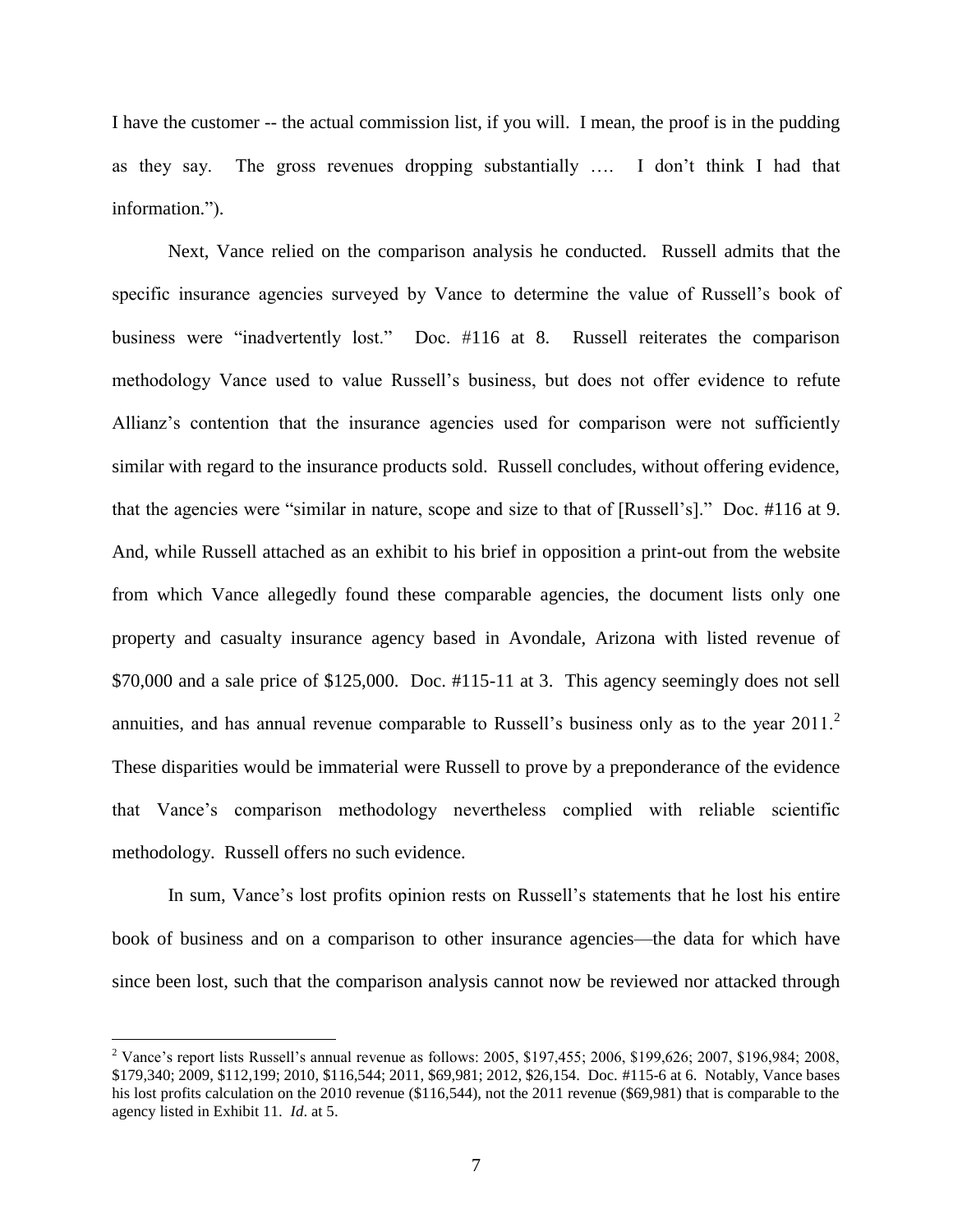vigorous cross examination at trial. This opinion simply lacks the foundation and reliability necessary to support expert testimony. As the Fifth Circuit stated in *Viterbo*: "Without more than credentials and a subjective opinion, an expert's testimony that 'it is so' is not admissible." 826 F.2d at 423. The Court finds that Vance's opinion testimony regarding Russell's book of business is not reliable under Rule 702.

#### **B. Work-Life Expectancy**

At the time of the termination of the Agent Agreement, Russell was seventy years old. Doc. #116 at 9. The lost profits calculated by Vance assume Russell's work-life expectancy at age seventy to be ten years. Doc. #115-6 at 3. The report bases this assumption on Russell's testimony that he was in good health, loved his work as an insurance agent, and viewed such work as "retirement work." *Id*.

Allianz argues that Vance improperly based Russell's work-life expectancy on Russell's testimony rather than on an objective standard, such as the work-life expectancy study published by James Skoog and James Cieka ("Skoog-Cieka study"). Doc. #110 at 11-13. Allianz asserts that Vance admitted he did not consult the Skoog-Cieka study in estimating Russell's work-life expectancy. *Id*. at 11 (citing Doc. #109-1 at 58:21-59-18). Consequently, Allianz contends, Vance's opinion is not based on an objective standard as required by Rule 702.

Russell responds that Vance took into account subjective factors specific to Russell— "current situation, health, hopes, abilities and the nature of the work itself"—when generating his opinion as to work-life expectancy, which account for the large divergence from the objective standard. Doc. #116 at 9. Russell also points to Vance's testimony that certain studies have proven that a self-employed person will work longer. *Id*. at 10. However, Vance admits that he did not use those studies in calculating Russell's work-life expectancy. Doc. #109-1 at 59:19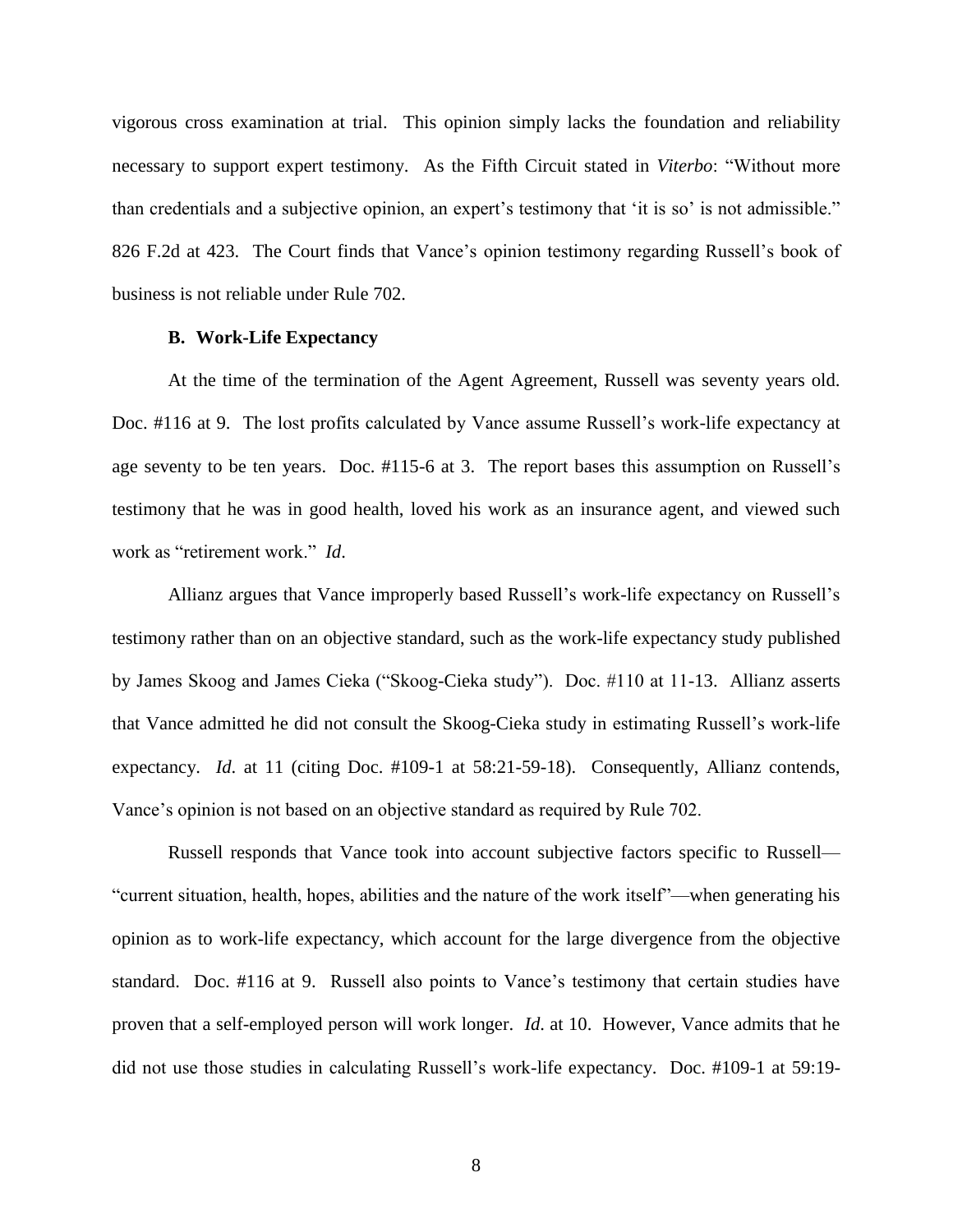60:5. Russell points to no case law to support his contention that Vance may consider subjective factors in lieu of an objective standard.

"Generally, federal courts apply their own evidentiary rules in diversity matters." *King v. Illinois Cent. R.R.*, 337 F.3d 550, 556 (5th Cir. 2003) (citing *Washington v. Dep't of Transp.*, 8 F.3d 296, 300 (5th Cir. 1993)). Accordingly, "the Federal Rules of Evidence control the admission of expert testimony." *Mathis v. Exxon Corp.*, 302 F.3d 448, 459 (5th Cir. 2002).

The Fifth Circuit has held that a plaintiff's work-life expectancy should be based on statistical averages, such as those provided by the Department of Labor's work-life expectancy tables. *Madore v. Ingram Tank Ships, Inc.*, 732 F.2d 475, 478 (5th Cir. 1984). The Fifth Circuit explained:

The phrase "work-life expectancy" literally reflects its meaning: the average number of years that a person of a certain age will both live and work. Such an average is not conclusive. It may be shown by evidence that a particular person, by virtue of his health or occupation or other factors, is likely to live and work a longer, or shorter, period than the average. Absent such evidence, however, computations should be based on the statistical average.

*Id.* In *Madore*, the court held that because no particularized evidence existed to contradict the Department of Labor statistical average assigning the plaintiff a work-life expectancy of fewer years, the district court erred in concluding the plaintiff could be anticipated to work beyond the statistical average. *Id*.

Applying the holding in *Madore*, a district court in this circuit recently held that an expert's opinion on work-life expectancy was not based on reliable methodology in the absence of "alternative evidence show[ing] that Plaintiff's personal characteristics – including his health, occupation, or other facts – are likely to give him a longer work life expectancy than the rate provided by the Department of Labor's statistical tables." *Naquin v. Elevating Boats, LLC*, No. 10-4320, 2012 WL 1664257, at \*6 (E.D. La. May 11, 2012) (internal citation omitted). The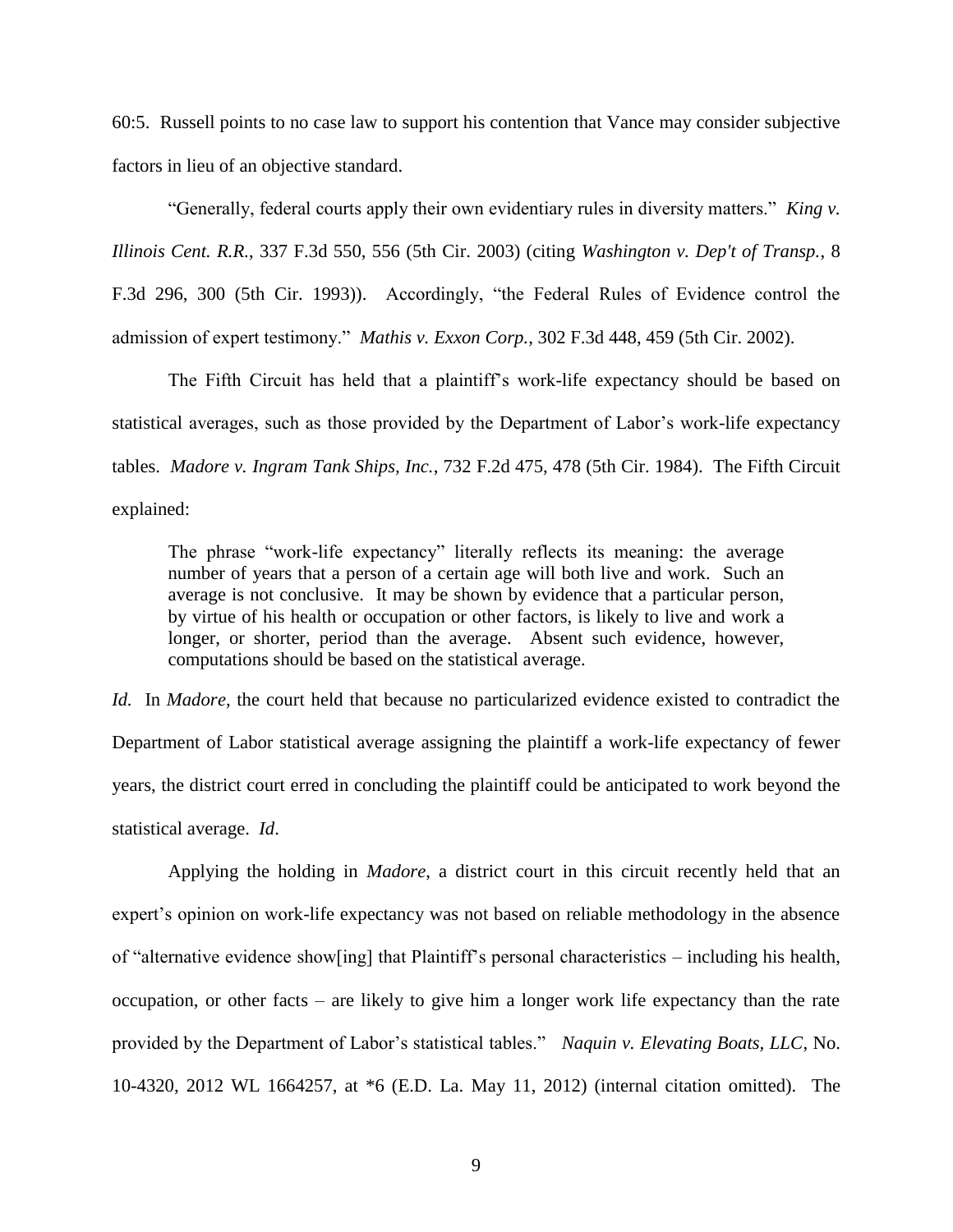court in *Naquin* also held that self-serving testimony regarding the fact that a plaintiff intends to work beyond the statistical average is not sufficient alternative evidence. *Id*.

Here, Vance testified that he typically uses the Skoog-Cieka study—which is "based on Bureau of Labor statistics and other Census Bureau data"—to determine work-life expectancy, but that he did not do so in this case because Russell exceeded the maximum age listed in the study, which he said "may not even go as high as seventy." Doc. #109-1 at 58:17-59:18. The Skoog-Cieka study contains tables that list work-life expectancy based on gender, age, education, and work experience.<sup>3</sup> Doc. #109-5. Notably, each of the work-life expectancy tables lists a maximum age of seventy-five. *Id.* at 20-58. The mean work-life expectancy at age seventy for a male with a high school diploma is 3.74 years, and the median is 2.5 years. *Id.* at 22.

During his deposition, Vance testified that, in addition to Skoog-Cieka, there are tables based on studies of self-employed individuals. Doc. #109-1 at 59:19-24. Although he could not recall the names of the relevant documents, Vance "recall[ed]" that the tables showed selfemployed individuals "typically work five to ten years longer than the work life expectancy tables." *Id*. While Vance relied on these tables in other cases, he did not utilize them in determining Plaintiff's work-life expectancy. *Id*. at 60:1-4. Instead, Vance testified, he relied on Russell's testimony regarding Russell's intention to continue working and his observation that Russell physically appeared to be in good health. Doc. #115-10 at 31:16-32:9.

<sup>&</sup>lt;sup>3</sup> Russell observes that the authors qualify the study's calculations, stating that additional factors may impact labor force participation. Doc. #116 at 11 (citing Doc. #109-5 at 6–7). He contends that this admission justifies Vance's failure to use the study entirely. Doc. #116 at 11. This argument misapprehends the purpose of work-life expectancy. Without a doubt, actual labor force participation varies by person based on subjective factors. The Skoog-Cieka study does not suggest that every person will enter and exit the labor force at the exact same times. Instead, the study provides an objective estimate of work-life expectancy based on extensive population data, categorized by key factors.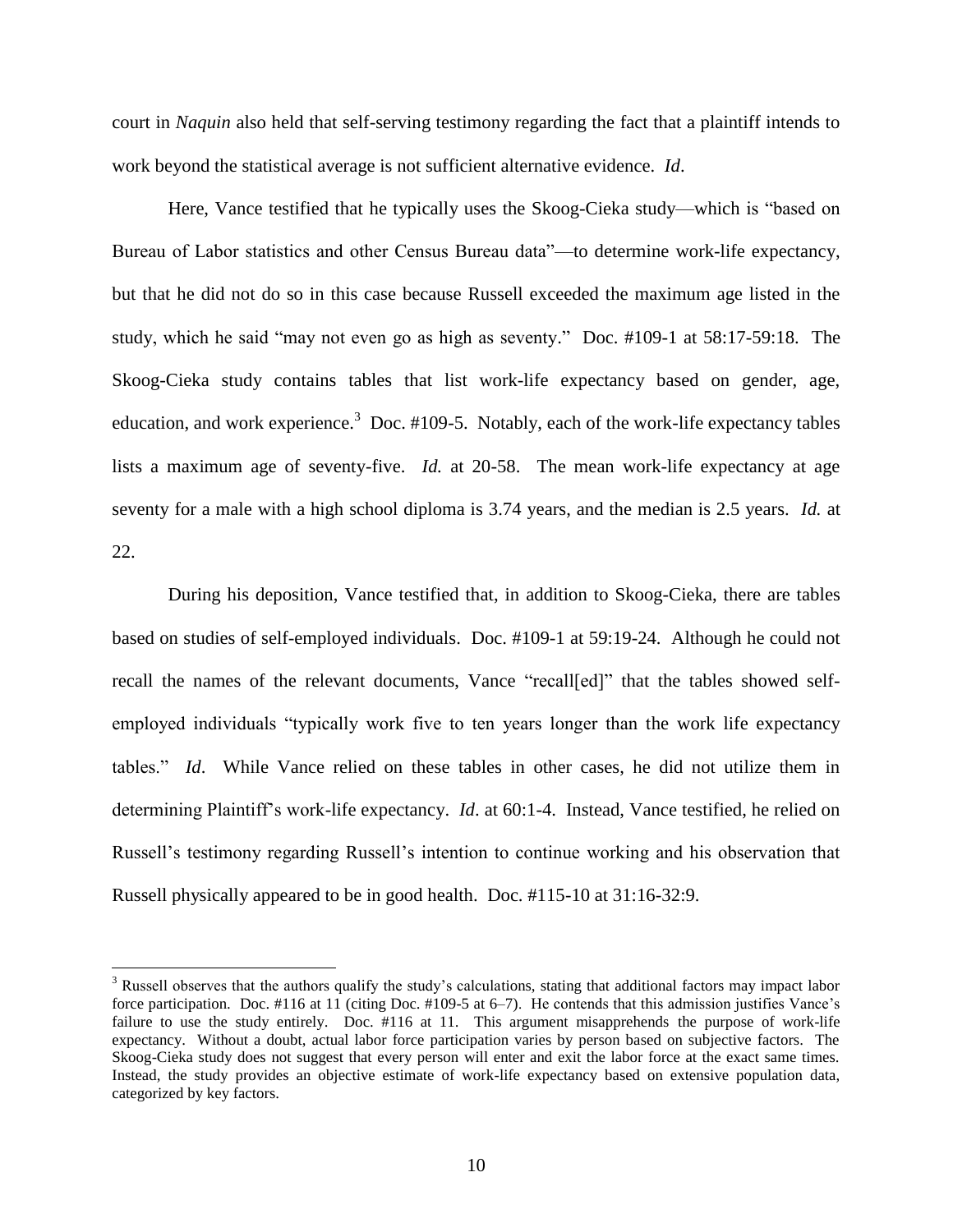Vance's failure to utilize the Skoog-Cieka study as an objective standard for estimating Russell's work-life expectancy does not, by itself, make his findings unreliable. Rather, the problem with Vance's report is that he also failed to use *any* objective standard, including the self-employed work-life expectancy studies that he claimed to have used in other cases.<sup>4</sup> In light of Vance's reliance on Russell's self-serving testimony, and in the absence of any indication as to how Vance might otherwise have arrived at his work-life expectancy opinion, the Court is left with no basis from which it can conclude that Vance's ten-year estimate of Russell's work-life expectancy—nearly three times that suggested by the Skoog-Cieka study—is based on reliable methodology. Accordingly, the Court concludes that Vance's opinions based on this assumption are unreliable under Rule 702.

Based on the above, the Court is not assured that the proffered opinion testimony of Robert Vance meets the reliability requirement of Rule 702. Vance's opinion as to Russell's alleged lost profits is based on the assumption that, at the time of Allianz's termination, Russell had a work-life expectancy of ten years. Having found that assumption unreliable, the Court concludes that Vance's work-life expectancy assumption renders Vance's testimony inadmissible. *See* Section I above, citing *Ashland Chemical*, 151 F.3d at 278 n.10 ("Under *Daubert*, any step that renders the analysis unreliable renders the expert's testimony inadmissible."). Accordingly, Vance will be precluded from opining about Russell's lost profits damages.

<sup>&</sup>lt;sup>4</sup> The Court notes that the tables may not be used as retroactive justification for Vance's opinion. *See Kozak v*. *Medtronic, Inc.*, 512 F. Supp. 2d 913, 916 (S.D. Tex. 2007) (rejecting "post hoc rationalization" of expert opinion).